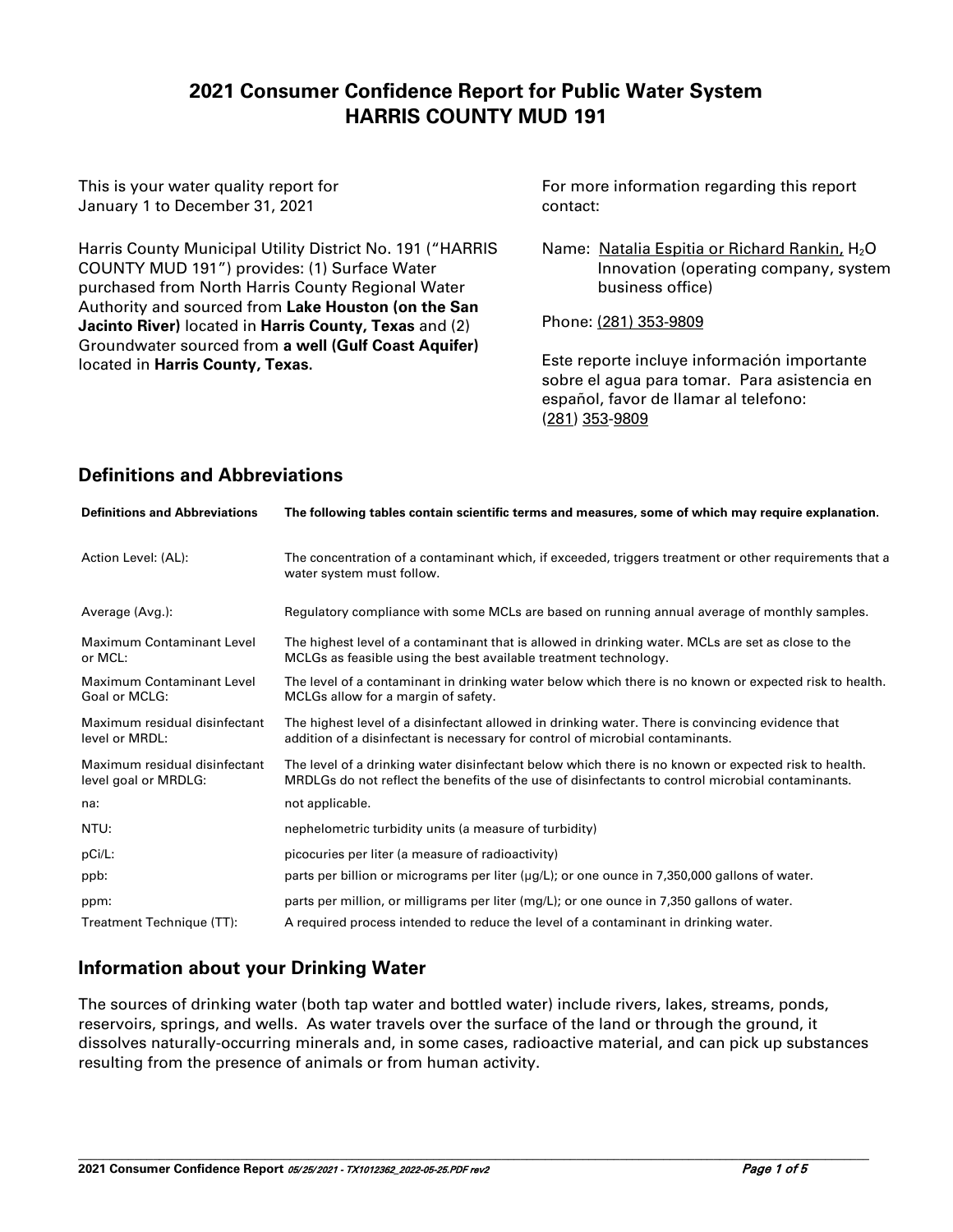Drinking water, including bottled water, may reasonably be expected to contain at least small amounts of some contaminants. The presence of contaminants does not necessarily indicate that water poses a health risk. More information about contaminants and potential health effects can be obtained by calling the EPAs Safe Drinking Water Hotline at (800) 426-4791.

Contaminants that may be present in source water include:

- Microbial contaminants, such as viruses and bacteria, which may come from sewage treatment plants, septic systems, agricultural livestock operations, and wildlife.

- Inorganic contaminants, such as salts and metals, which can be naturally-occurring or result from urban storm water runoff, industrial or domestic wastewater discharges, oil and gas production, mining, or farming.

- Pesticides and herbicides, which may come from a variety of sources such as agriculture, urban storm water runoff, and residential uses.

- Organic chemical contaminants, including synthetic and volatile organic chemicals, which are byproducts of industrial processes and petroleum production, and can also come from gas stations, urban storm water runoff, and septic systems.

- Radioactive contaminants, which can be naturally-occurring or be the result of oil and gas production and mining activities.

In order to ensure that tap water is safe to drink, EPA prescribes regulations which limit the amount of certain contaminants in water provided by public water systems. FDA regulations establish limits for contaminants in bottled water which must provide the same protection for public health.

Contaminants may be found in drinking water that may cause taste, color, or odor problems. These types of problems are not necessarily causes for health concerns. For more information on taste, odor, or color of drinking water, please contact the system's business office.

**You may be more vulnerable than the general population to certain microbial contaminants; such as**  Cryptosporidium**, in drinking water. Infants, some elderly, or immunocompromised persons such as those undergoing chemotherapy for cancer; persons who have undergone organ transplants; those who are undergoing treatment with steroids; and people with HIV/AIDS or other immune system disorders can be particularly at risk from infections. You should seek advice about drinking water from your physician or health care provider. Additional guidelines on appropriate means to lessen the risk of infection by**  Cryptosporidium **are available from the Safe Drinking Water Hotline (800-426-4791).**

If present, elevated levels of lead can cause serious health problems, especially for pregnant women and young children. Lead in drinking water is primarily from materials and components associated with service lines and home plumbing. HARRIS COUNTY MUD 191 is responsible for providing high quality drinking water, but cannot control the variety of materials used in plumbing components. When your water has been sitting for several hours, you can minimize the potential for lead exposure by flushing your tap for 30 seconds to 2 minutes before using water for drinking or cooking. If you are concerned about lead in your water, you may wish to have your water tested. Information on lead in drinking water, testing methods, and steps you can take to minimize exposure is available from the Safe Drinking Water Hotline or at <http://www.epa.gov/safewater/lead>.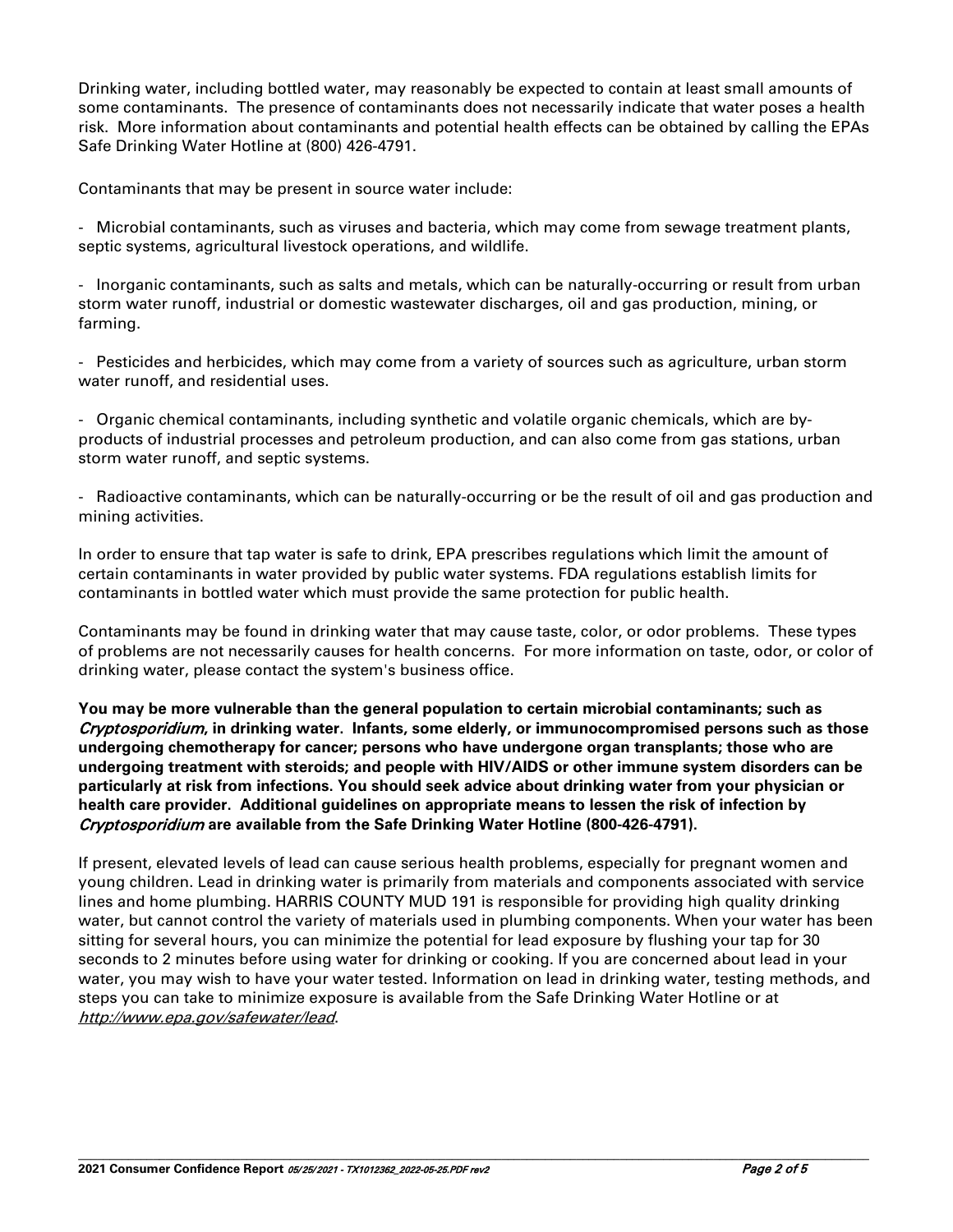## **Opportunities for public participation**

Opportunities for public participation in decisions that may affect the quality of the water include attendance at meetings of the Board of Directors of HARRIS COUNTY MUD 191, usually held on the fourth Wednesday of the month at 6:30 PM, but sometimes meetings are rescheduled (or special meetings are called). The current meeting place is the Champions MPC Clubhouse, 13719 Champions Centre Drive, Houston, Texas 77069, but the place may be changed. For specific information on Board meetings, consult notice(s) posted on the bulletin board at the Champions MPC Clubhouse, 13719 Champions Centre Drive, Houston, Texas 77069 or on the internet at *https://hcmud191.org/meetings*/. You may contact Natalia Espitia or Richard Rankin, H2O innovation (operating company, system business office), at (281) 353-9809 for information about water quality and Board meetings and to provide input into decisions that may affect the quality of the water.

## **Information about Source Water**

HARRIS COUNTY MUD 191 purchases water from NORTH HARRIS COUNTY REGIONAL WATER AUTHORITY sourced from **Lake Houston (on the San Jacinto River)** located in **Harris County, Texas.** HARRIS COUNTY MUD 191 also produces **groundwater from a well (Gulf Coast Aquifer)** located in **Harris County, Texas.** Water from both sources is combined in the storage and distribution systems of HARRIS COUNTY MUD 191.

TCEQ completed an assessment of HARRIS COUNTY MUD 191's source water, and results indicate that some of such sources are susceptible to certain contaminants. The sampling requirements for the HARRIS COUNTY MUD 191 water system is based on this susceptibility and previous sample data. Any detections of these contaminants will be found in this Consumer Confidence Report, and the data presented in this report is from the most recent testing done in accordance with the regulations (but not older than five years). For more information on source water assessments and protection efforts at our system contact Natalis Espitia or Rich Rankin, H20 innovation (operating company, system business office) at (281) 353- 9809.

### Information about Surface Water Purchased from NORTH HARRIS COUNTY REGIONAL WATER AUTHORITY

| <b>Disinfection</b><br><b>By-Products</b>  | Date | <b>Collection Highest Level</b><br><b>Detected</b> | Range of<br><b>Individual</b><br><b>Samples</b> | MCLG                     | <b>MCL</b> |     | Units   Violation<br>(Y/N) | <b>Likely Source of</b><br>Contamination      |
|--------------------------------------------|------|----------------------------------------------------|-------------------------------------------------|--------------------------|------------|-----|----------------------------|-----------------------------------------------|
| <b>Haloacetic Acids</b><br>(HAA5)          | 2021 | $50.7*$                                            | $50.7 - 50.7$                                   | No goal for the<br>total | 60         | ppb | N                          | By-product of drinking water<br>disinfection. |
| <b>Total Trihalo-</b><br>l methanes (TTHM) | 2021 | $48.2**$                                           | $48.2 - 48.2$                                   | No goal for the<br>total | 80         | ppb | N                          | By-product of drinking water<br>disinfection. |

#### **2021 Water Quality Test Results (data provided by NHCRWA)**

\* The value in the Highest Level or Average Detected column is the highest average of all HAA5 sample results collected at a location over a year. \*\* The value in the Highest Level or Average Detected column is the highest average of all TTHM sample results collected at a location over a year.

| Inorganic<br><b>Contaminants</b>    | <b>Collection</b><br>Date | Highest<br>Level<br><b>Detected</b> | Range of<br>Individual<br><b>Samples</b> | <b>MCLG</b>    | <b>MCL</b>   | <b>Units</b> | <b>Violation</b><br>(Y/N) | <b>Likely Source of Contamination</b> |
|-------------------------------------|---------------------------|-------------------------------------|------------------------------------------|----------------|--------------|--------------|---------------------------|---------------------------------------|
| <b>Barium</b>                       | 2021                      | 0.35                                | $0.0396 - 0.35$                          | $\overline{2}$ | $\mathbf{2}$ | ppm          | N                         | Discharge of drilling wastes.         |
| Nitrate [measured<br>  as Nitrogen] | 2021                      | 0.23                                | $0.23 - 0.23$                            | 10             | 10           | ppm          | N                         | Erosion of natural deposits.          |
| <b>Fluoride</b>                     | 2021                      | 0.37                                | $0.23 - 0.37$                            | 4              | 4            | ppm          | N                         | Erosion of natural deposits.          |
| <b>Arsenic</b>                      | 2021                      | 5.3                                 | $0.02 - 5.3$                             | 10             | 0            | ppb          | N                         | Erosion of natural deposits.          |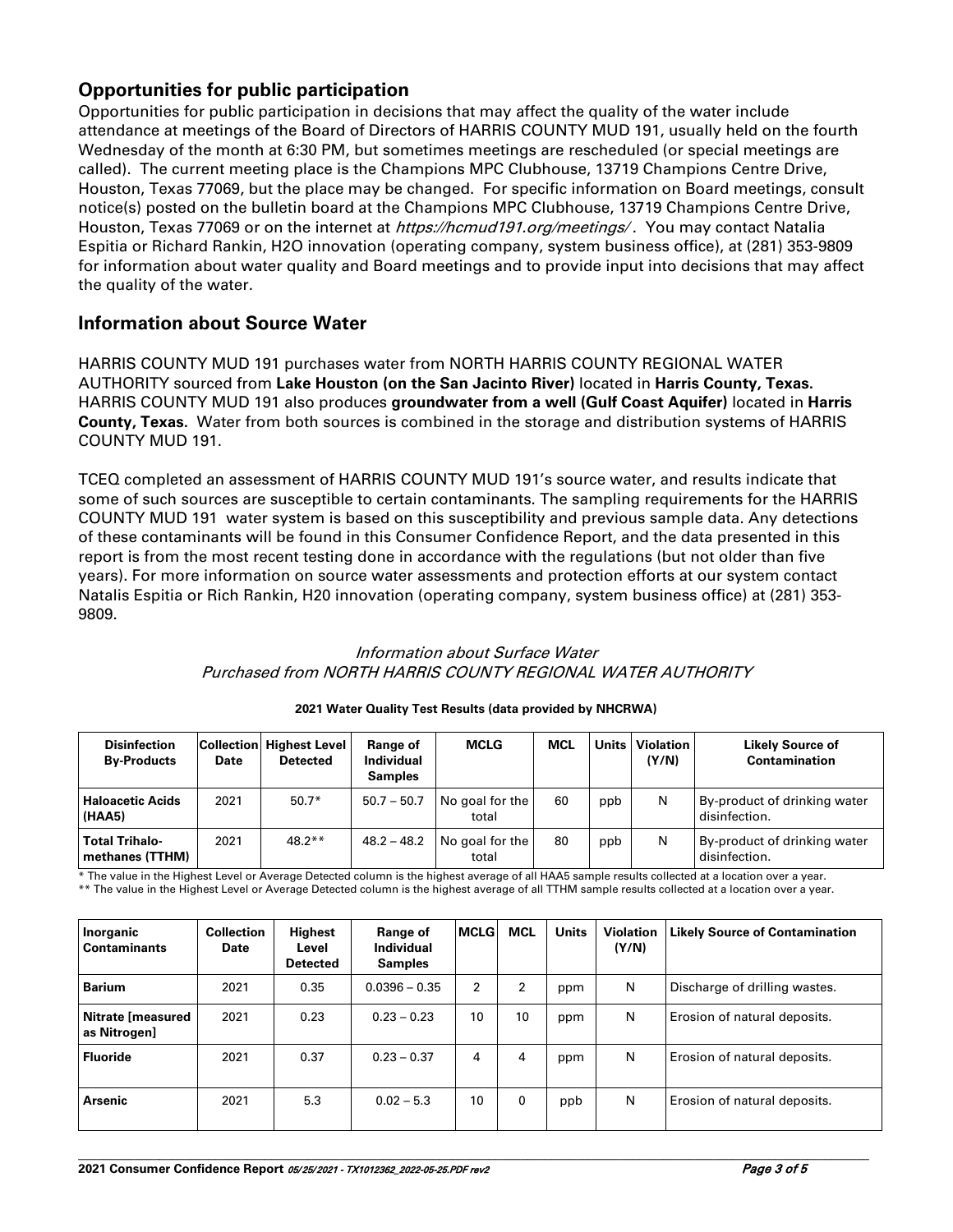| Cyanide  | 2021 | 140 | $0 - 140$   | 200 | 200 | ppb | Ν | Discharge rom plastic/metal<br>refineries.    |
|----------|------|-----|-------------|-----|-----|-----|---|-----------------------------------------------|
| Selenium | 2021 | 4.5 | $4.5 - 4.5$ | 50  | 50  | ppb | N | Discharge from petroleum/metal<br>refineries. |

| <b>Synthetic organic contaminants</b><br>including pesticides and herbicides | <b>Collection</b><br>Date | Highest<br>Level<br><b>Detected</b> | Range of<br>Individual<br><b>Samples</b> | <b>MCLG</b> | <b>MCL</b> | <b>Units</b> | <b>Violation</b><br>(Y/N) | <b>Likely Source of</b><br>Contamination            |
|------------------------------------------------------------------------------|---------------------------|-------------------------------------|------------------------------------------|-------------|------------|--------------|---------------------------|-----------------------------------------------------|
| <b>Atrazine</b>                                                              | 2021                      | 0.64                                | $0.14 - 0.64$                            | 3           | 3          | ppb          | N                         | <b>Runoff from herbicides</b><br>used on row crops. |
| Di (2-ethylhexyl) phthalate                                                  | 2021                      | 2.3                                 | $0.99 - 2.3$                             | 0           | 6          | ppb          | N                         | Discharge from rubber<br>land chemical factories.   |
| <b>Simazine</b>                                                              | 2021                      | 1.0                                 | $0.07 - 1.0$                             | 4           | 4          | ppb          | N                         | Herbicide runoff.                                   |

| Turbidity*                     | <b>Level Detected</b> | Limit (Treatment Technique) | <b>Violation</b> | <b>Likely Source of</b><br><b>Contamination</b> |
|--------------------------------|-----------------------|-----------------------------|------------------|-------------------------------------------------|
| Highest single measurement     | 0.49 NTU              | 1 NTU                       | N                | Soil runoff.                                    |
| Lowest monthly % meeting limit | 100%                  | 0.3 NTU<br>(rounded)        | N                | Soil runoff.                                    |

\*Information Statements: (1) Turbidity is a measurement of the cloudiness of the water caused by suspended particles. It is monitored because it is a good indicator of water quality and the effectiveness of the filtration system and disinfectants. (2) Turbidity has no health effects. However, turbidity can interfere with disinfection and provide a medium for microbial growth. Turbidity may indicate the presence of disease-causing organisms. These organisms include bacteria, viruses, and parasites that can cause symptoms such as nausea, cramps, diarrhea, and associated headaches.

| Unregulated Contaminants**    | <b>Collection Date</b> | Average | <b>Range of Individual</b><br><b>Samples</b> | <b>Units</b> |
|-------------------------------|------------------------|---------|----------------------------------------------|--------------|
| <b>Chloroform</b>             | 2021                   | 17.37   | $3.20 - 32.80$                               | ppb          |
| <b>Bromochloroacetic Acid</b> | 2021                   | 4.99    | $1.00 - 8.20$                                | ppb          |
| <b>Dichloroacetic Acid</b>    | 2021                   | 14.43   | $1.70 - 21.50$                               | ppb          |
| <b>Monochloroacetic Acid</b>  | 2021                   | 6.50    | $2.40 - 10.40$                               | ppb          |
| <b>Trichloroacetic Acid</b>   | 2021                   | 4.47    | $1.30 - 7.60$                                | ppb          |
| <b>Bromodichloromethane</b>   | 2021                   | 7.80    | $1.20 - 15.0$                                | ppb          |

\*\* Unregulated contaminants are those for which EPA has not established drinking water standards. The purpose of unregulated contaminant monitoring is to assist EPA in determining the occurrence of unregulated contaminants in drinking water and whether future regulation is warranted. The unregulated contaminants displayed in this table are those: (i) which were detected, and (ii) for which monitoring is required by 40 CFR §141.40, and found in 30 TAC §290.275(4) (except Cryptosporidium).

| Information about Combination of Surface Water (purchased from NHCRWA) and |  |
|----------------------------------------------------------------------------|--|
| Groundwater (produced by HARRIS COUNTY MUD 191)                            |  |

| <b>Lead and</b><br><b>Copper</b> | Date<br><b>Sampled</b> | <b>MCLG</b> | Action<br>Level (AL) | 90th<br><b>Percentile</b> | # Sites<br>Over AL | <b>Units</b> | (Y/N) | <b>Violation   Likely Source of Contamination</b>                              |
|----------------------------------|------------------------|-------------|----------------------|---------------------------|--------------------|--------------|-------|--------------------------------------------------------------------------------|
| Copper                           | 2021                   | 1.3         | 1.3                  | 0.0936                    |                    | ppm          | N     | Erosion of natural deposits; Leaching from<br>wood preservatives; Corrosion of |
| Lead                             | 2021                   | 1.3         | 1.3                  | 0.0936                    |                    | ppm          | N     | Erosion of natural deposits; Leaching from<br>wood preservatives; Corrosion of |

**\_\_\_\_\_\_\_\_\_\_\_\_\_\_\_\_\_\_\_\_\_\_\_\_\_\_\_\_\_\_\_\_\_\_\_\_\_\_\_\_\_\_\_\_\_\_\_\_\_\_\_\_\_\_\_\_\_\_\_\_\_\_\_\_\_\_\_\_\_\_\_\_\_\_\_\_\_\_\_\_\_\_\_\_\_\_\_\_\_\_\_\_\_\_\_\_\_\_\_\_\_\_\_\_\_\_\_\_\_\_\_\_\_\_\_\_\_\_\_\_\_\_\_\_\_\_\_**